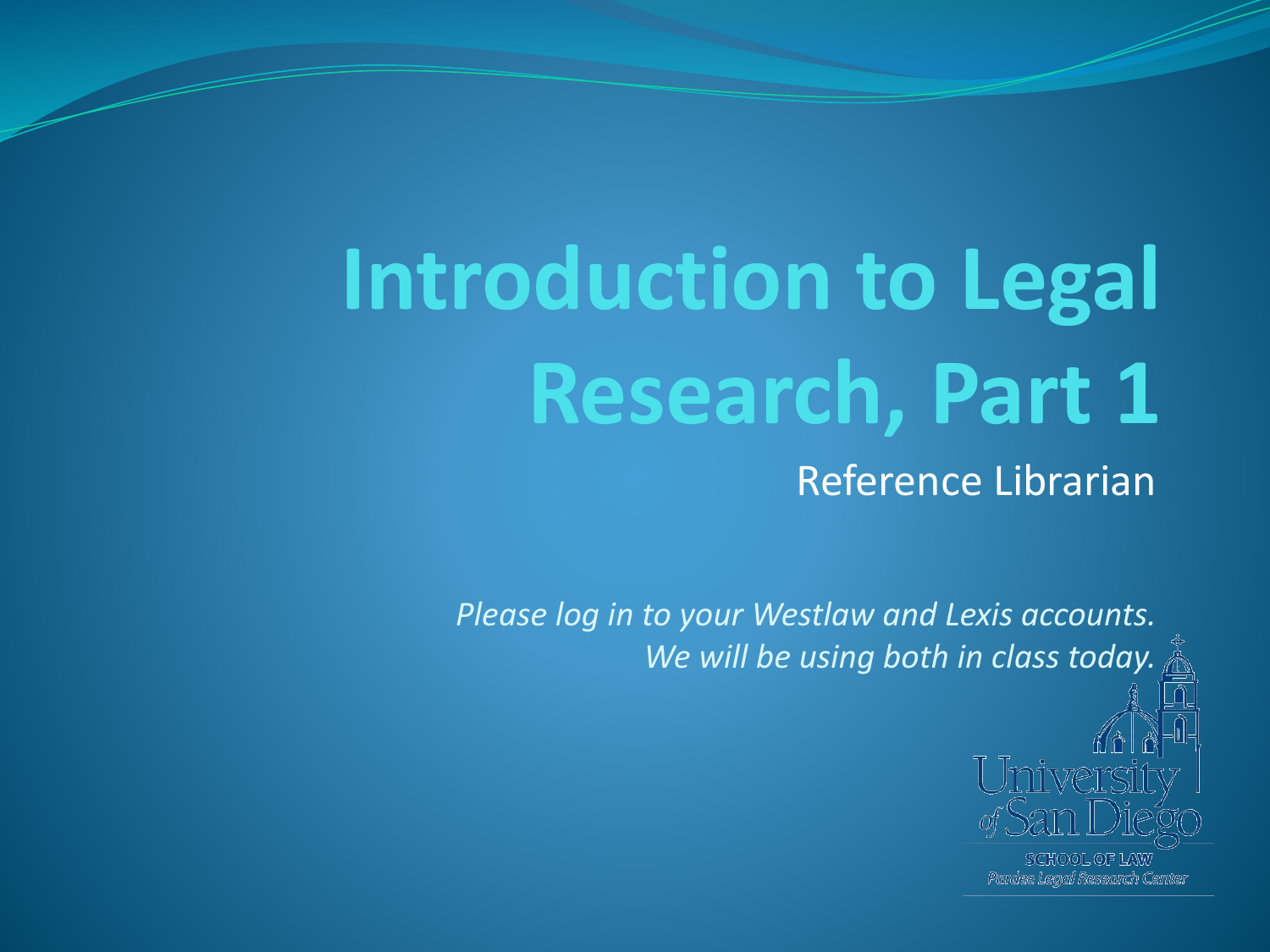#### Video Lectures You Have Watched

- ❖ Introduction to the Legal Research Center
- Introduction to the Research Plan
- ❖ Navigating Lexis & Westlaw
- ❖ Legal Encyclopedias and ALR
- ❖ Treatises and Practice Guides
- ❖ Journals Online
- ❖ Researching Statutes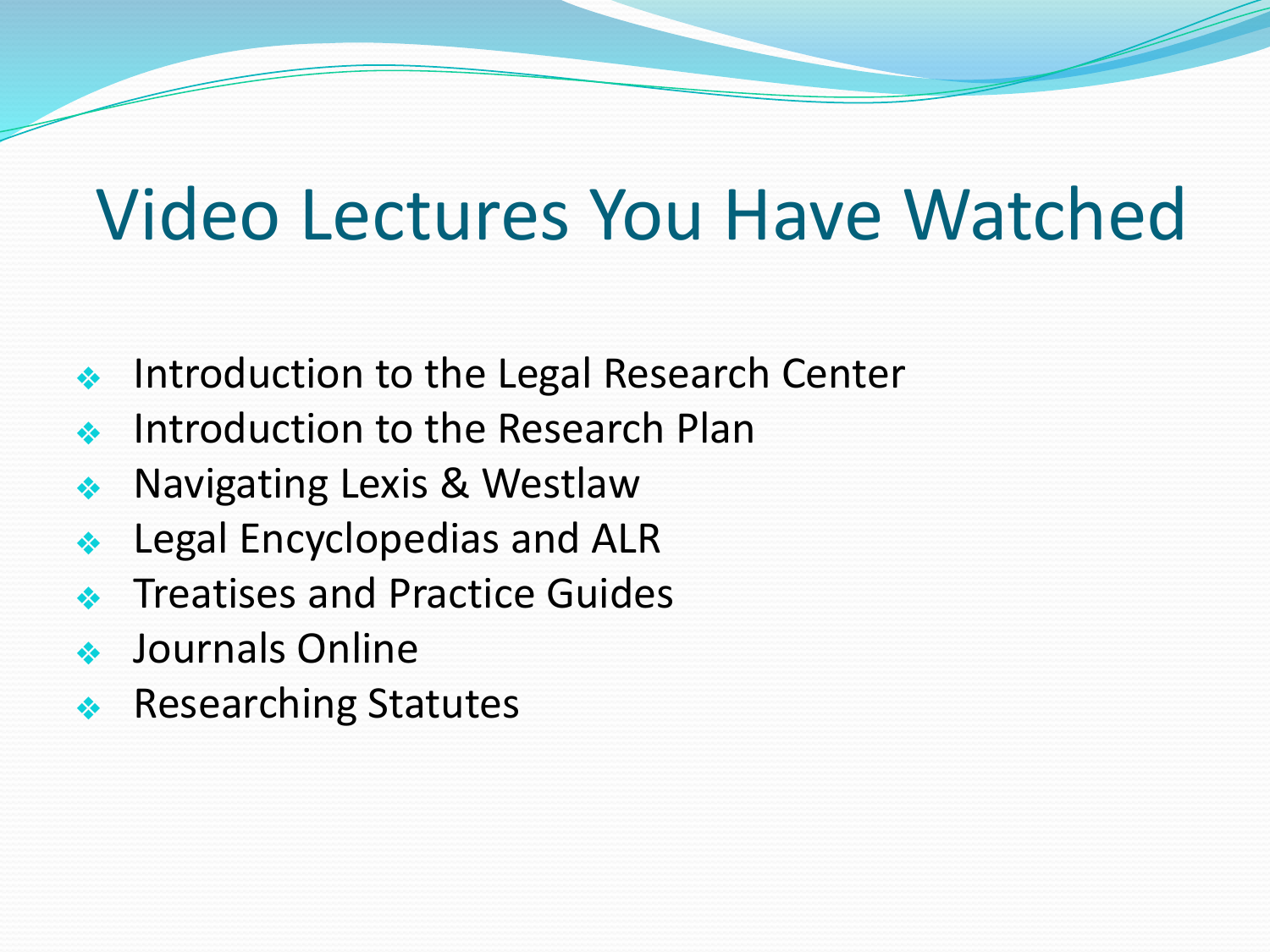## What We Will Cover

#### • Secondary Sources

- Legal Encyclopedias
- Treatises & Practice Guides
- A.L.R. Annotations
- Law Journals



- Primary Sources
	- Statutes (today)
	- Caselaw (next class)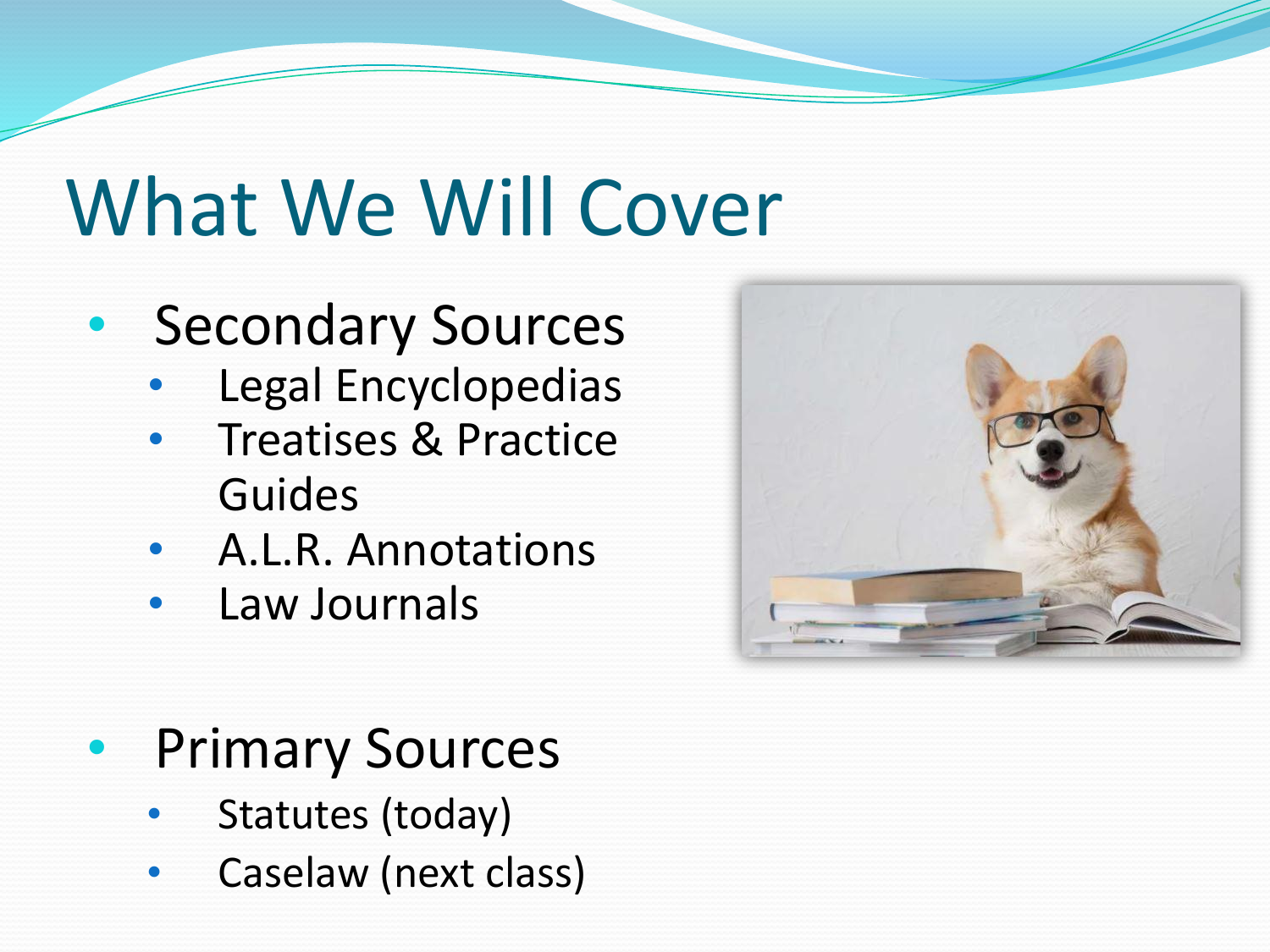# Dog Show Stalker?



- Four times when Jordan took his dogs to the grooming salon, Sydney's car was already there even though she lived nowhere in the area. Each time, she watched him and the dogs arrive, then drove away laughing.
- Around that same time, Jordan received 10 or 20 phone calls where the caller played audio of dogs angrily barking.
- Once the caller said in a quiet voice, "You'll never make it to Westminster again."
- After losing to Jordan yet another time Sydney yelled, "I will end this one way or another!" Another competitor overheard and told Sydney her comment was inappropriate, to which she replied, "What? It's not like I was threatening to kill anyone."

#### *Did Sydney's actions amount to enough of a credible threat to constitute criminal stalking in California?*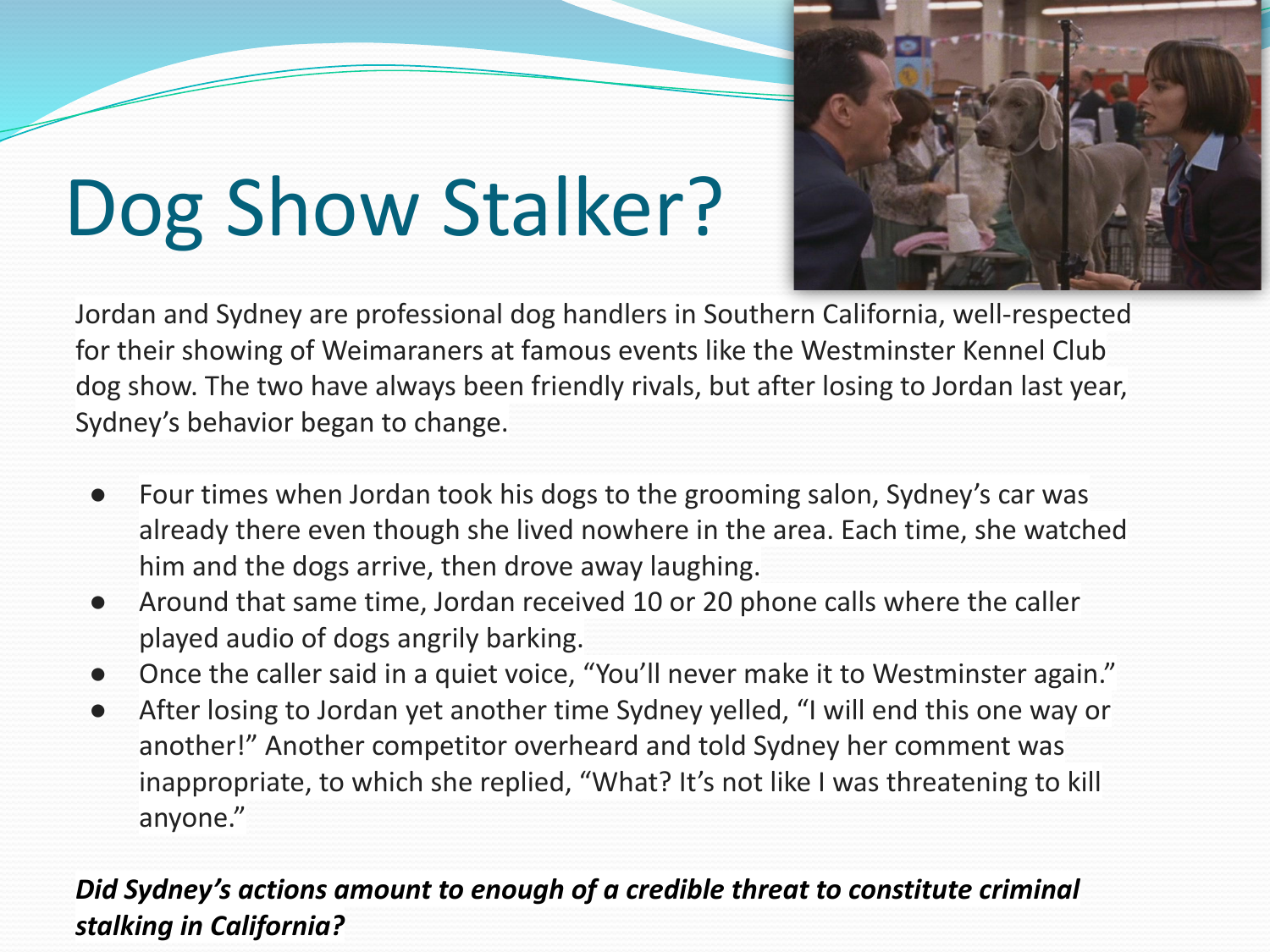# Pre-Research Steps

- Write Issue Statement
- Identify Jurisdiction
- List Search Terms
- Make Research Plan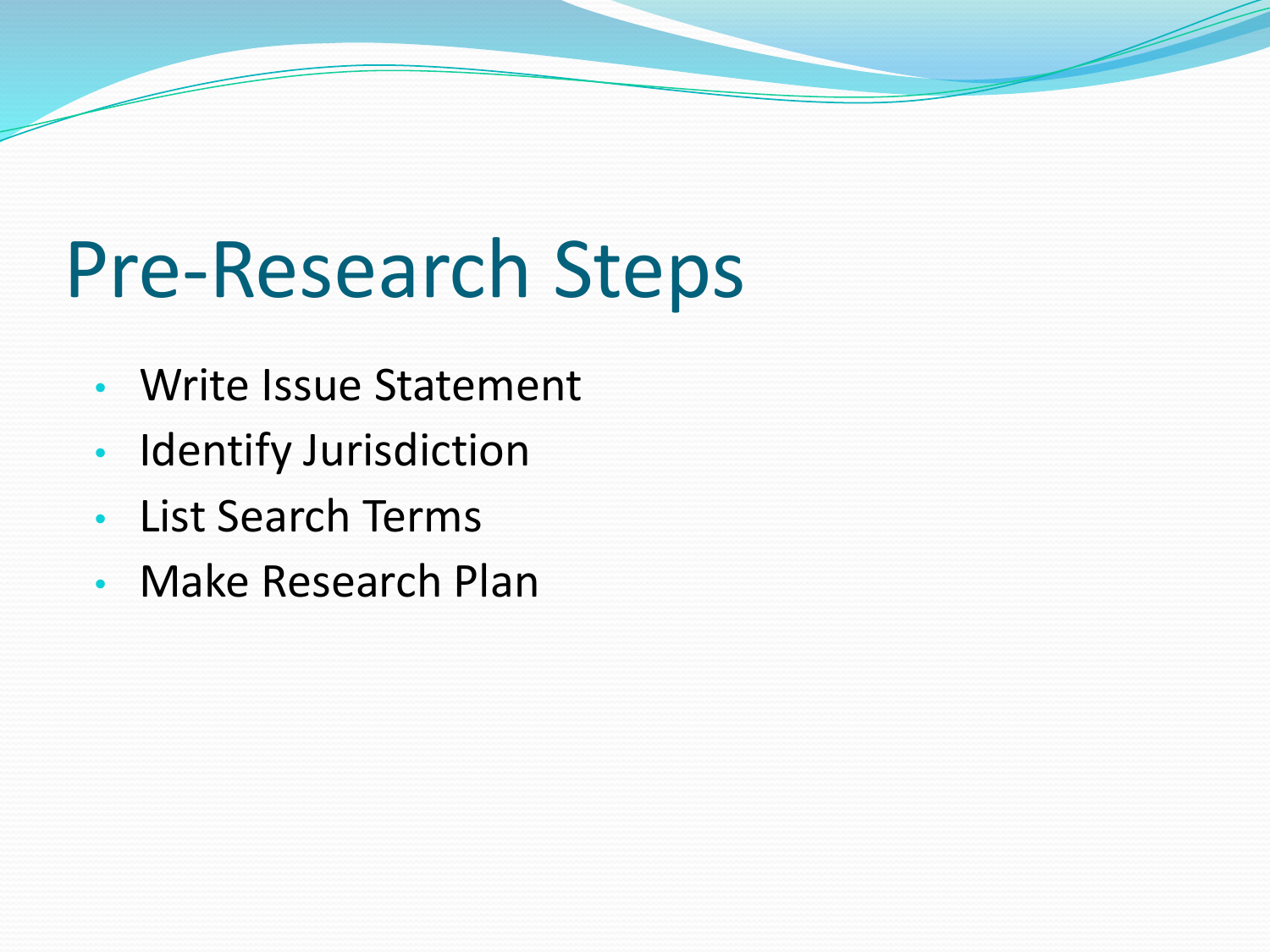#### Issue Statement

• Did Sydney's conduct amount to enough of a credible threat to constitute criminal stalking?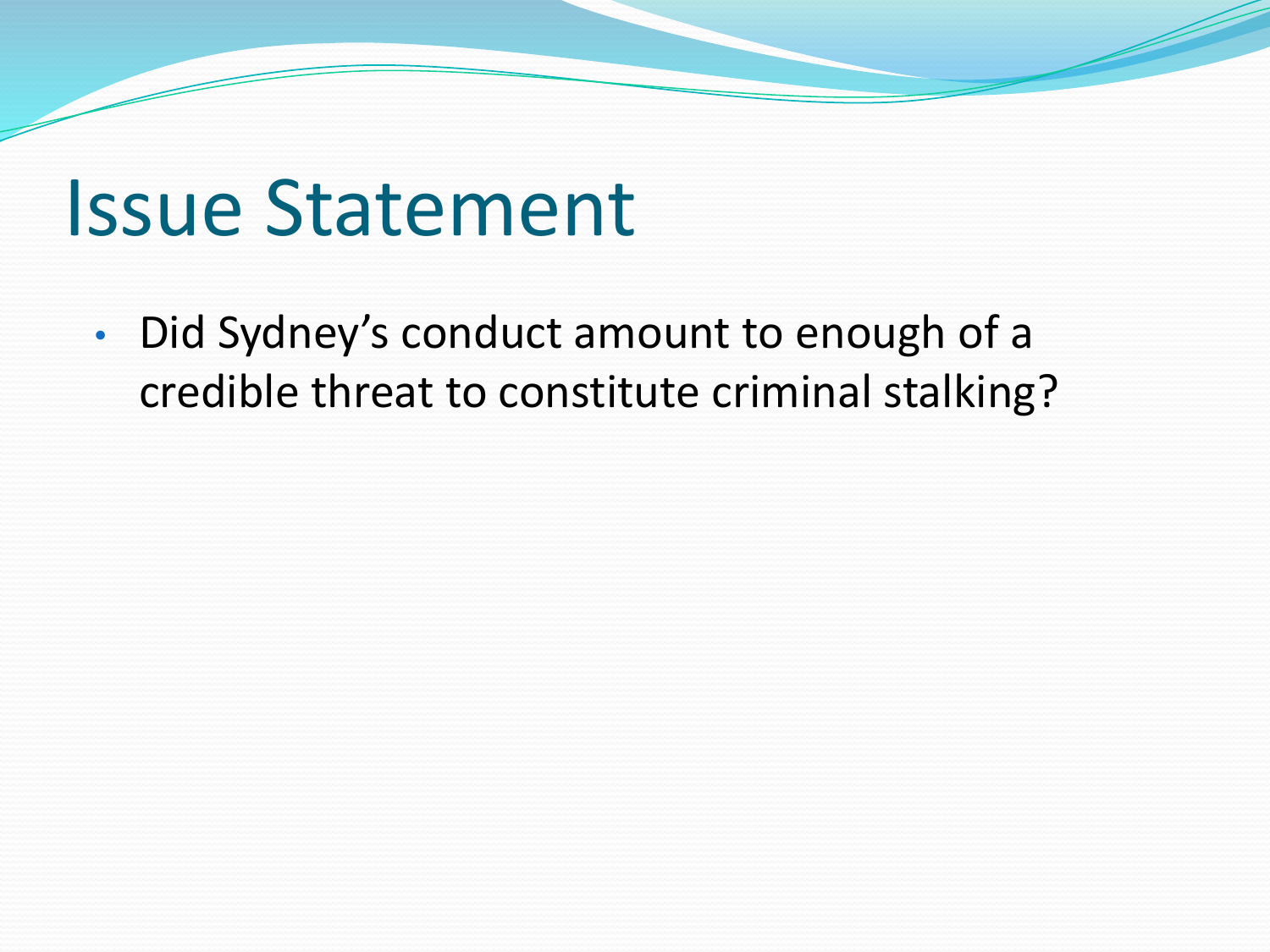### Jurisdiction and Search Terms

#### **• Jurisdiction**

• California

#### **• Search terms**

• Stalking, criminal, "credible threat"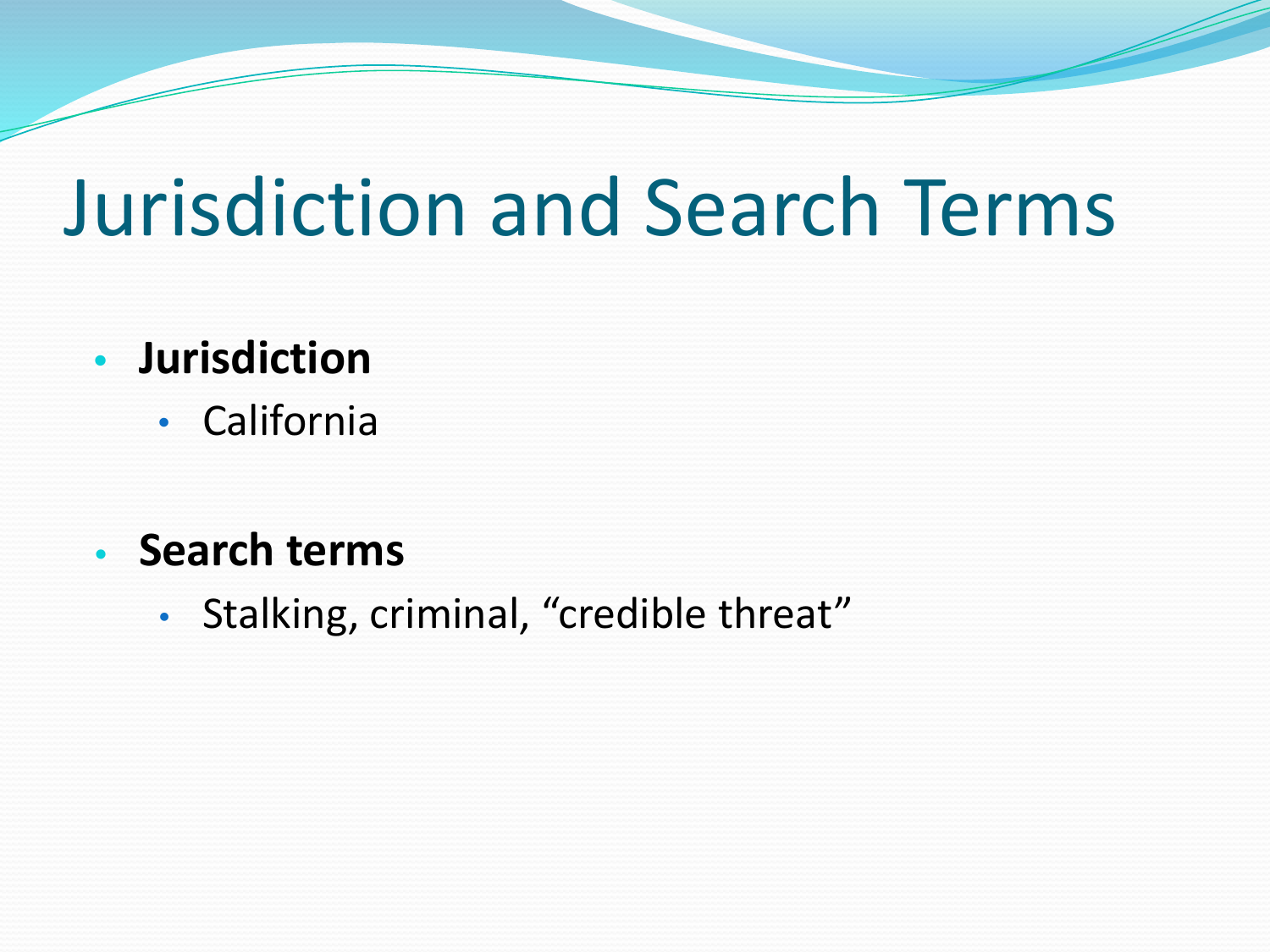### Research Plan

- Begin in secondary sources
- Look at primary law citations found in secondary sources
- Expand your research (next class)
- Run citators (next week)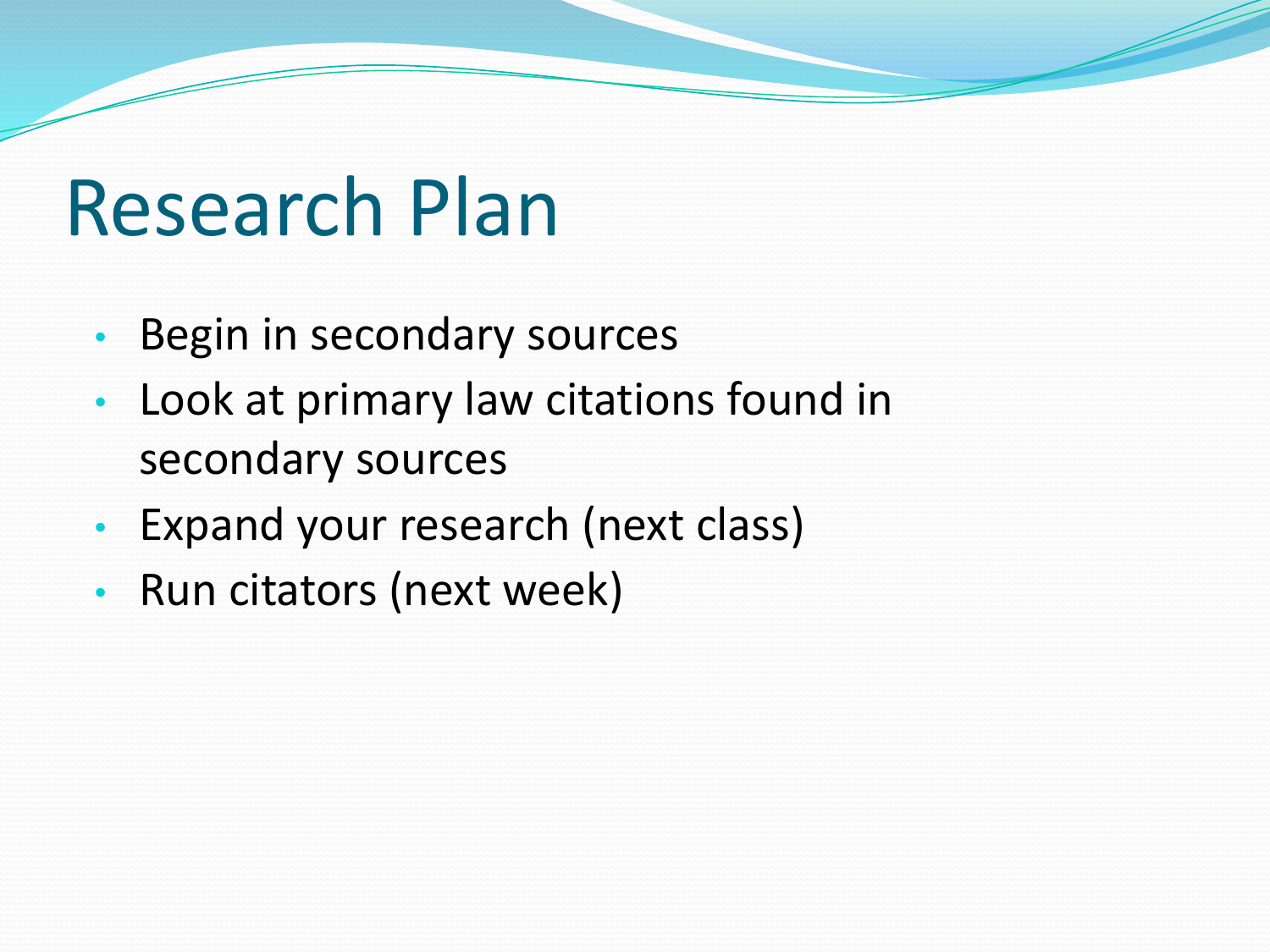# Class Exercise: Finding Secondary Sources on Westlaw and Lexis

Using either [Westlaw](https://1.next.westlaw.com/Search/Home.html?transitionType=Default&contextData=(sc.Default)&bhcp=1) or [Lexis](https://plus.lexis.com/zhome?crid=993bf975-5630-436d-b101-c580e267de3f), take 10 minutes to find a **secondary source** that would help you start to research this legal issue.

- Be ready to describe:
	- how you located your source;
	- one useful piece of information the secondary source tells you about criminal stalking in California, relevant to our hypo.
- If you start with a keyword search, don't forget to use the filters on the left to limit to Secondary Materials, by category, and by jurisdiction.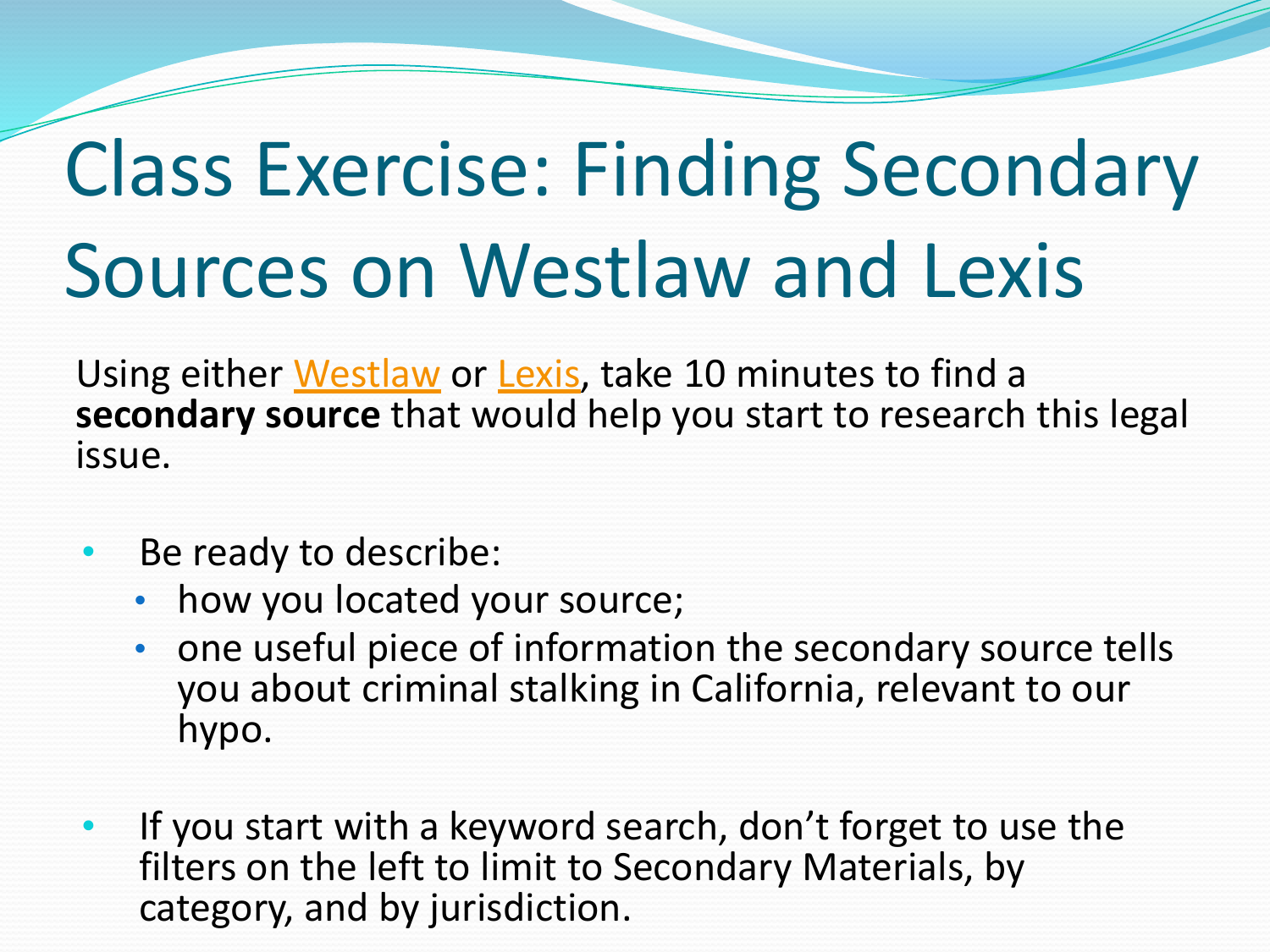#### Takeaway Points: Secondary Sources

- Secondary Sources are **huge time-savers**. They give you a good overview of the law in a given area, often providing citations to get your research started.
- Types of Legal Secondary Sources
	- **• Legal Encyclopedias:** Multi-subject legal books containing brief summaries of the general state of the law
	- **• Treatises & Practice Guides:** Single-subject legal books, more in depth than legal encyclopedias
	- **• American Law Reports (ALR):** Collected articles ("annotations") summarizing cases from a variety of jurisdictions on very specific legal topics
	- **• Law Journals:** Scholarly legal articles on very specific topics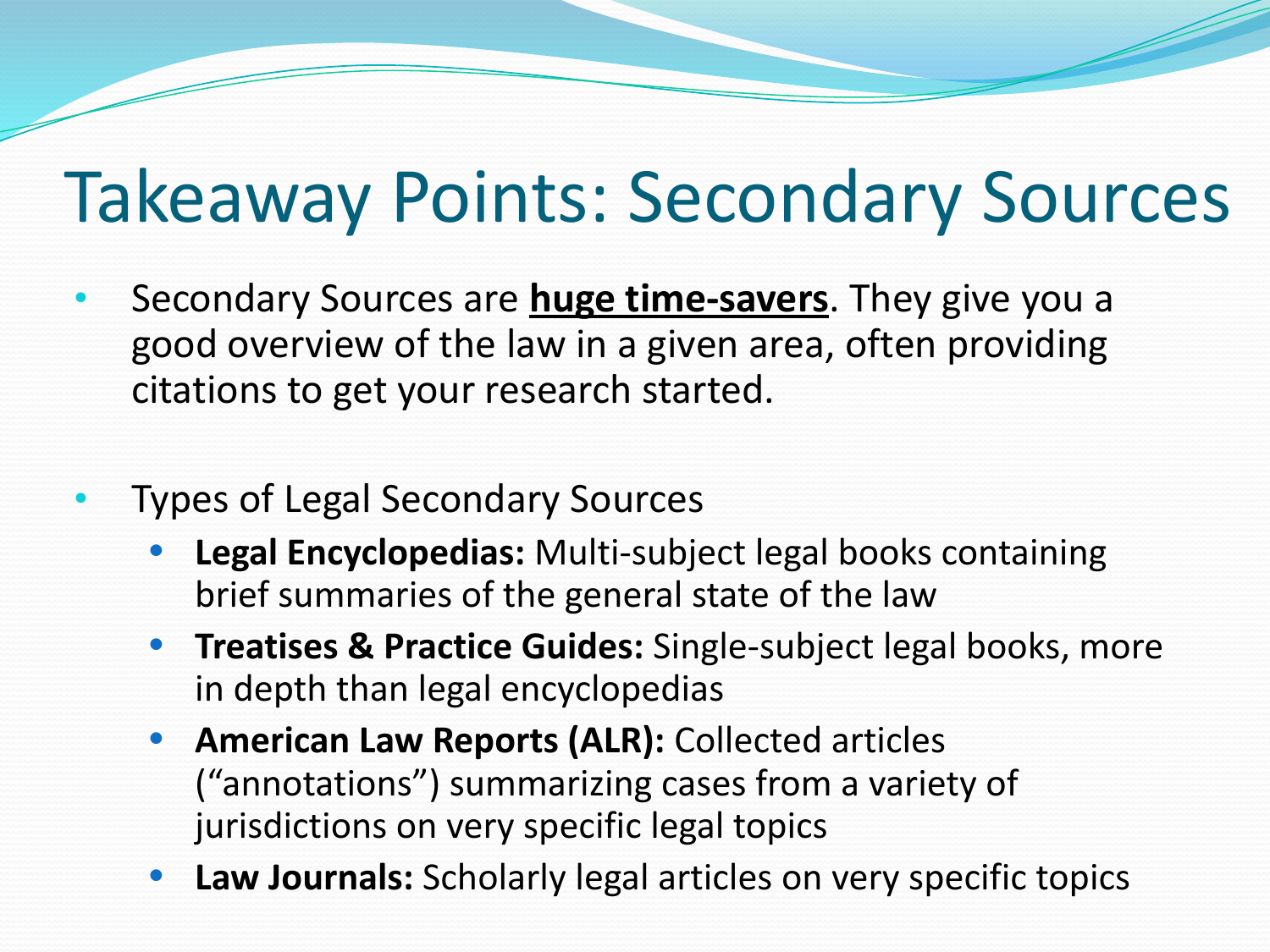#### Class Exercise: Statutes

Take 5 minutes to:

- Locate California's criminal stalking statute in [Westlaw o](https://www.westlaw.com/Document/N71ADFC3083B111DC828EC052D3B59944/View/FullText.html?transitionType=Default&contextData=(sc.Default)&VR=3.0&RS=cblt1.0)r [Lexis.](https://plus.lexis.com/api/permalink/24f10a54-2889-459c-8a43-c9cfdec3476c/?context=1530671)
	- Hint: searching by citation or using the index is more efficient than keyword searching when looking for a known statute.
- Locate the Notes of Decisions and identify a relevant subheading and case for our hypothetical.
- Name one other tool Westlaw/Lexis provides to enhance your understanding of this statute.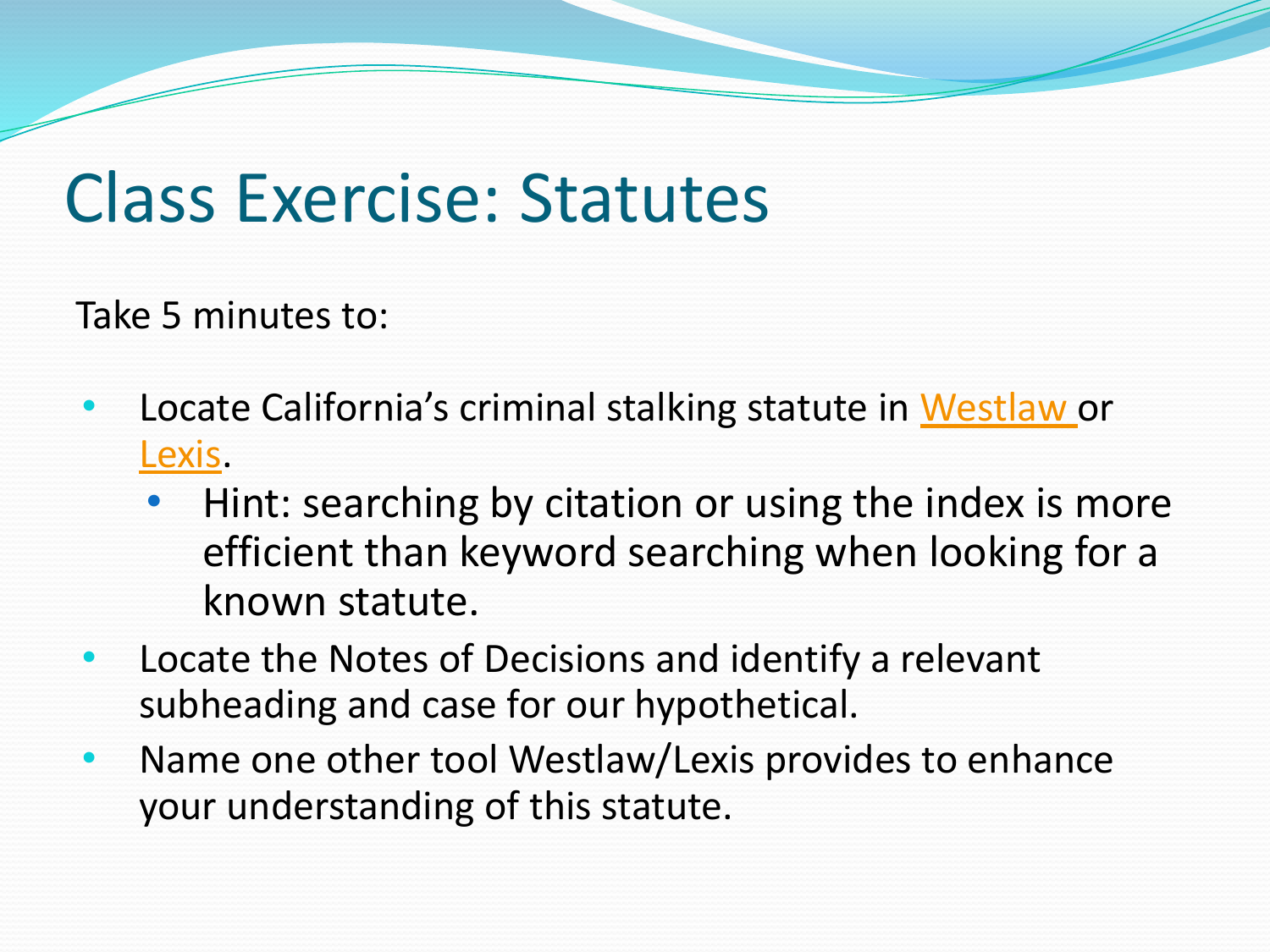# Takeaway Points: Statutes as a Research Tool

- Statutory annotations on Lexis and Westlaw can be a valuable research tool:
	- Notes of Decisions case squibs (summaries) on important legal issues
	- Context and Analysis (Westlaw) and Research References & Practice Aids (Lexis) – can lead you to secondary sources
	- Currentness, History
	- Citators can tell you whether a statute has been amended or repealed, called into question by caselaw, etc. (We will talk more about citators next week.)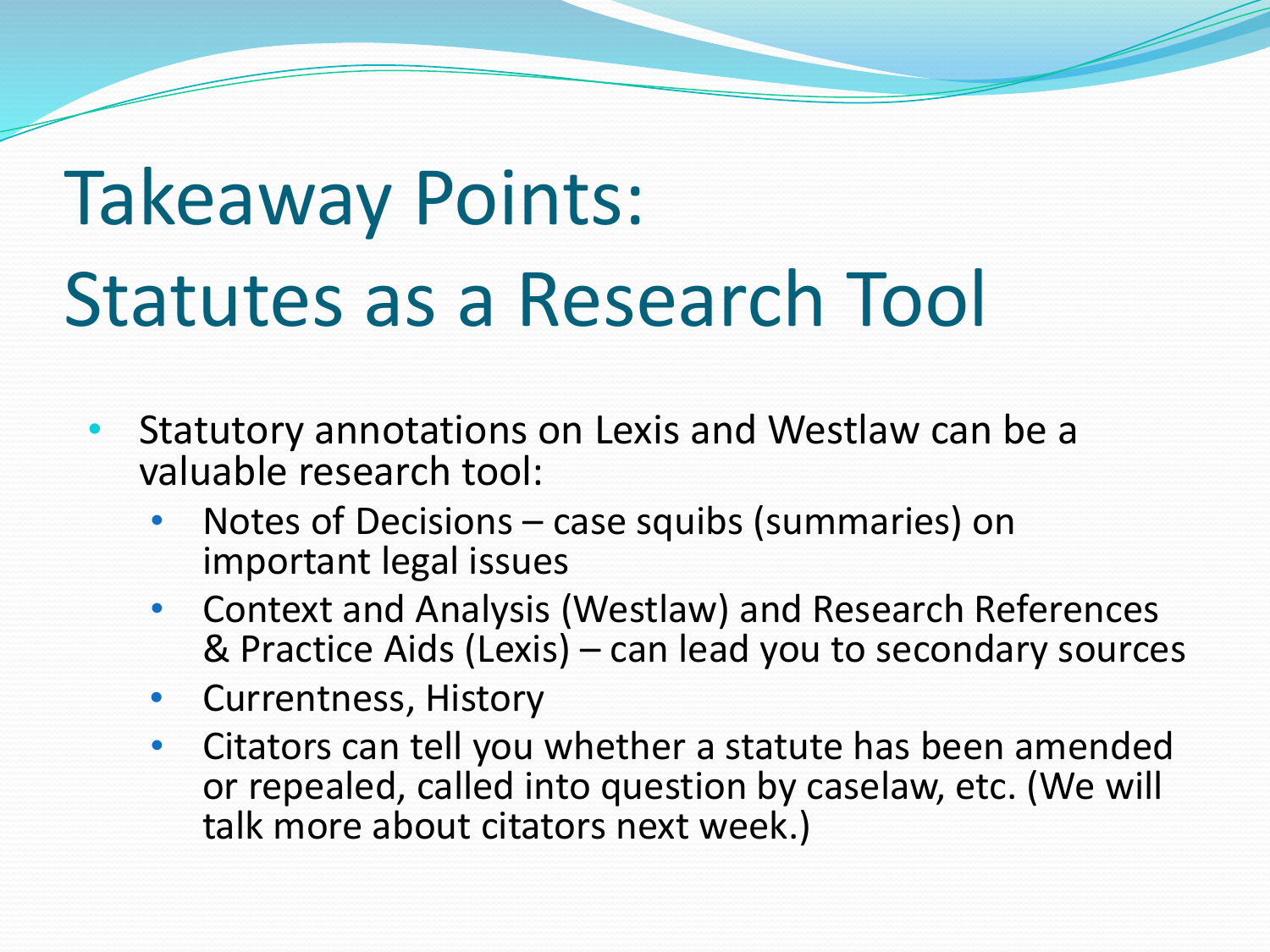## Video Quizzes

**LWR Videos 2021-22 > Navigating Lexis & Westlaw** 



\*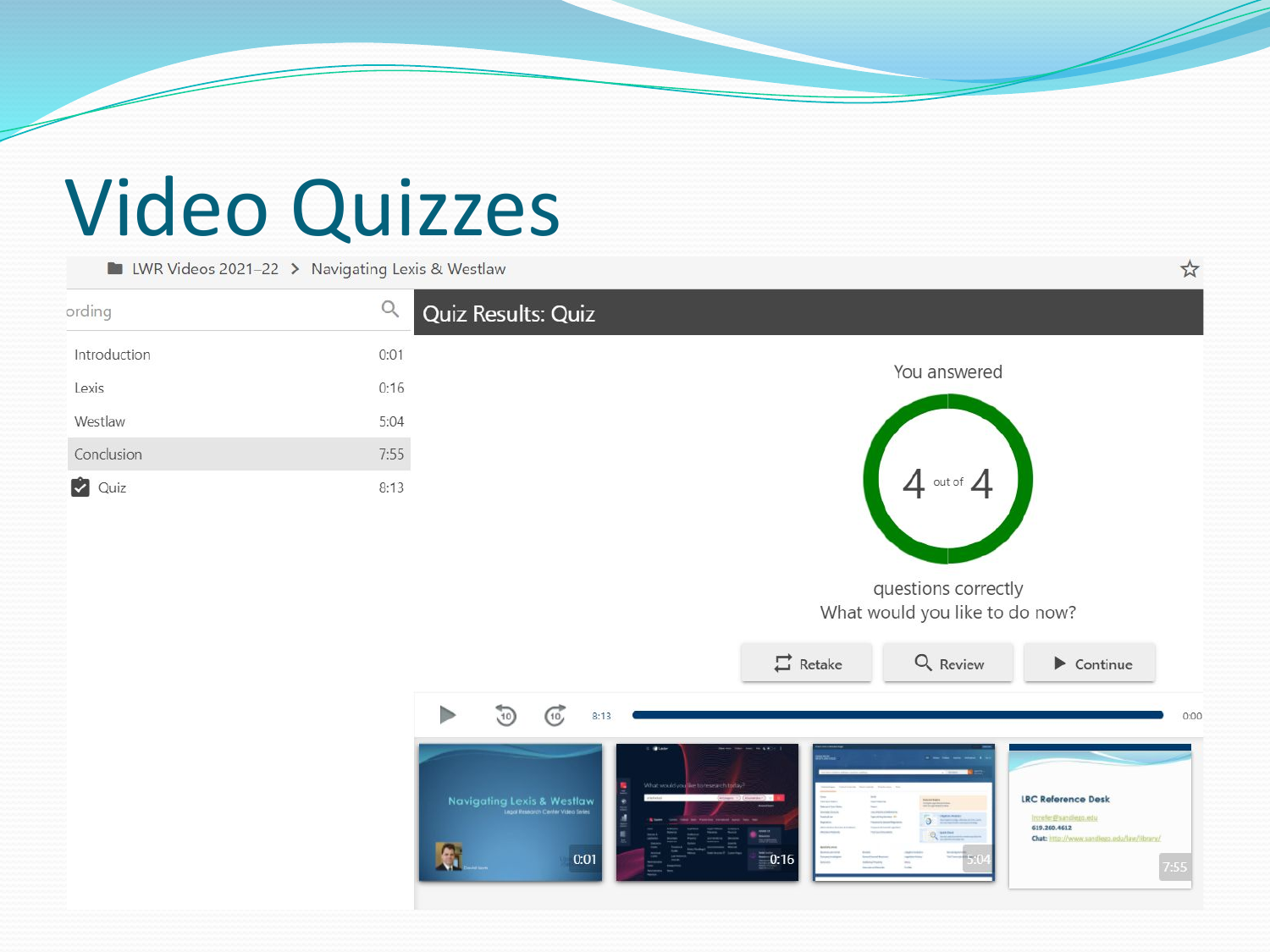| Search this recording      |                                    |       | 4 of 5<br>Quiz                                                                                                                                                                                     |
|----------------------------|------------------------------------|-------|----------------------------------------------------------------------------------------------------------------------------------------------------------------------------------------------------|
| Details                    | What are they?                     | 0:00  |                                                                                                                                                                                                    |
| <b>Contents</b>            | Legal Encyclopedias and ALR Online | 1:21  | Choose the two titles that are most likely ALR annotations                                                                                                                                         |
| Captions<br>Discussion     | <b>Quiz</b>                        | 12:02 | a. Domestic pets as property; dogs and cats                                                                                                                                                        |
| Notes<br>Bookmarks<br>Hide |                                    |       | b. What is an "enterprise," as defined at 18 U.S.C.A. § 1961(4), for purposes of the Racketeer Influenced and<br>$\checkmark$<br>Corrupt Organizations (RICO) statute (18 U.S.C.A. § 1961 et seq.) |
|                            |                                    |       | c. Generally; determining the character of a corporation                                                                                                                                           |

√ d. Failure To Pay Creditors as Affecting Applicant's Moral Character for Purposes of Admission to the Bar

 $\boldsymbol{\times}$ 

#### Explanation

 $\overline{\phantom{a}}$ 

B and D. B and D are actual titles of ALR annotations, and the first and third are legal encyclopedia entries. Remember that ALR annotations contain in-depth articles on narrow topics of the law whereas encyclopedia articles aim for a broader view of the legal issue. ALR annotations can involve federal or state law, and sometimes focus on a specific statute or case.

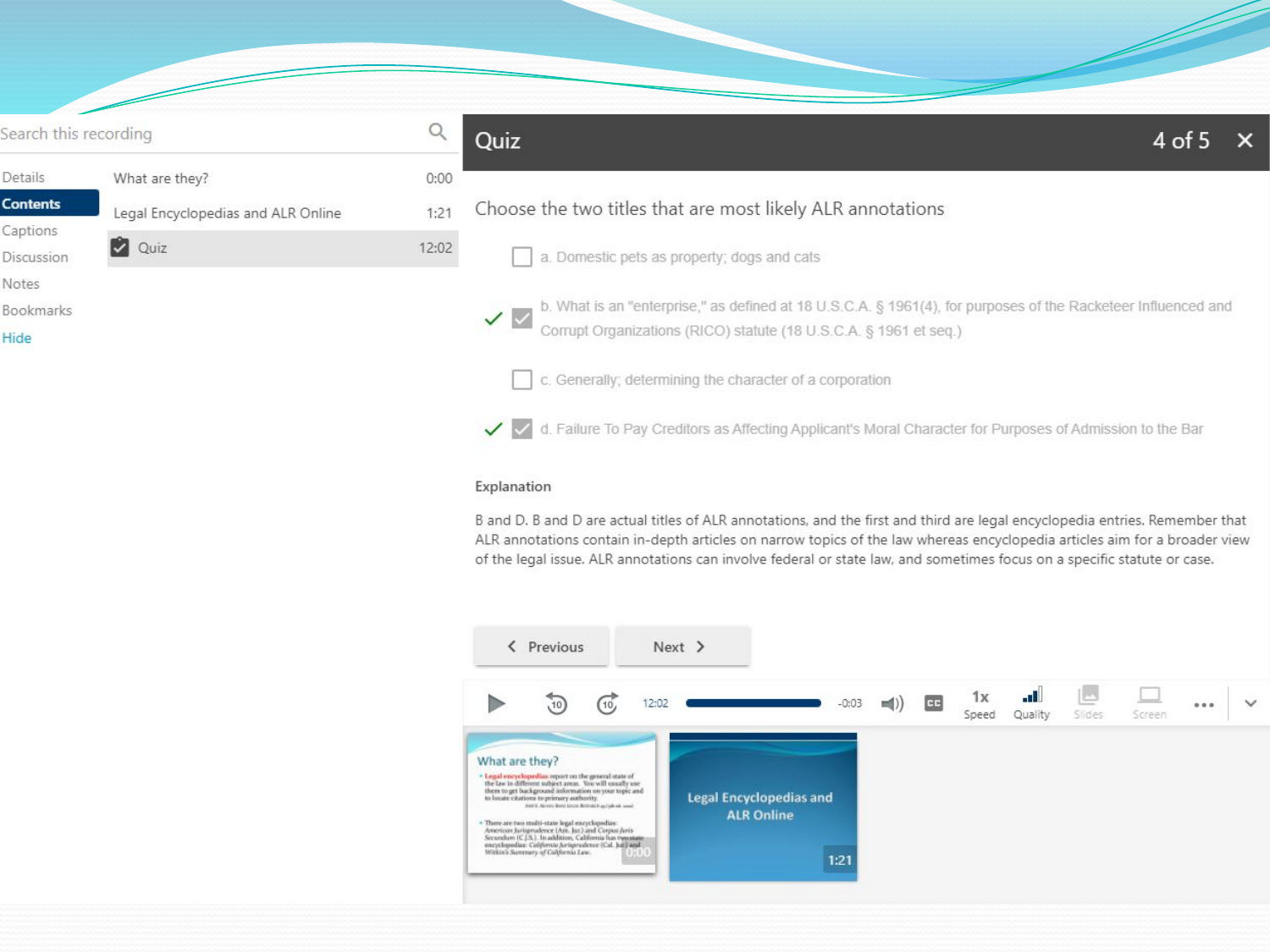# Research Steps We Covered

#### ❖ Pre-Research

- ❖ Issue statement, search terms, basic research plan
- ❖ Secondary Sources
- ❖ Statutes and Statutory Annotations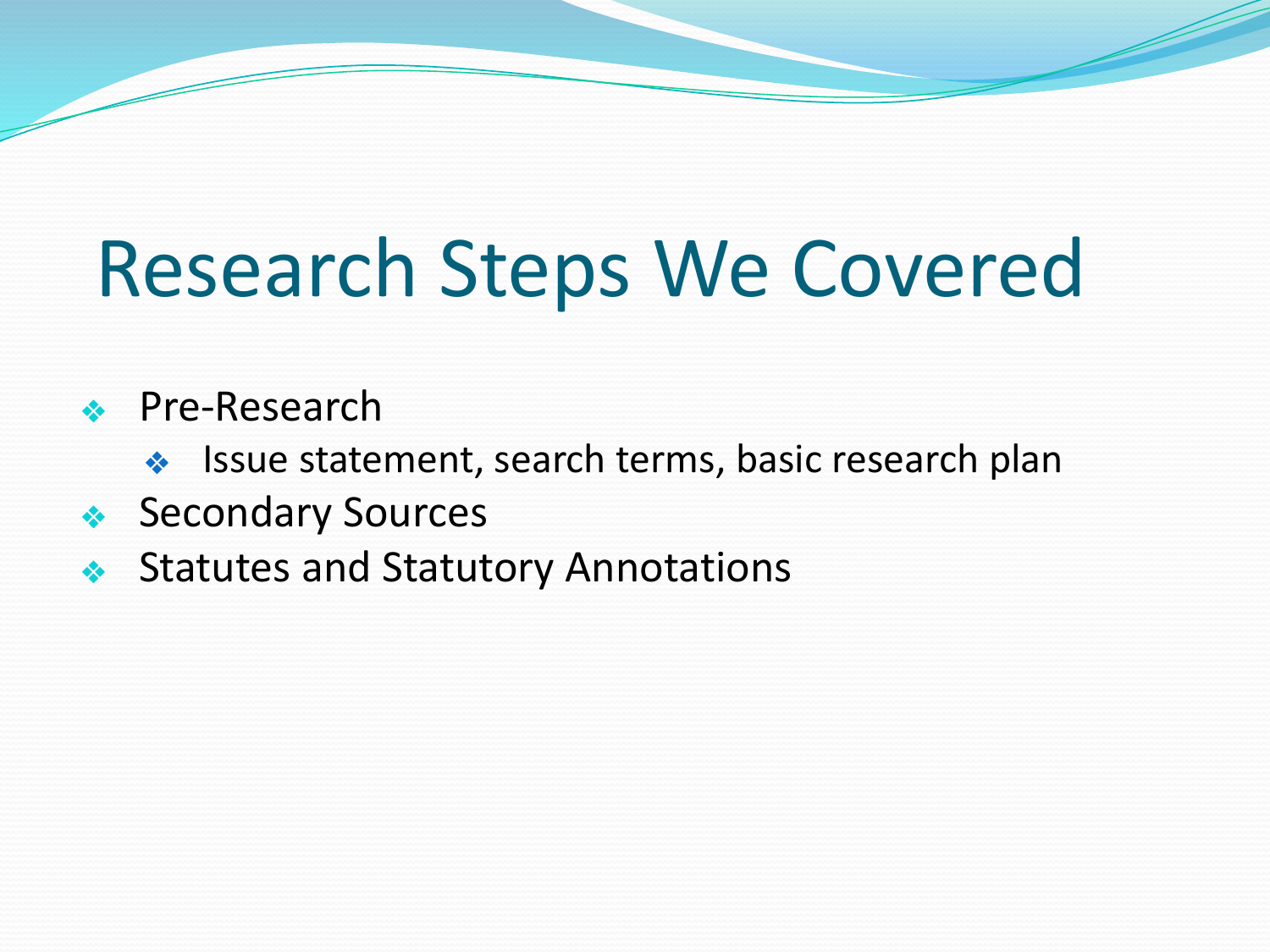# Vehicular Burglary Assignment

- More practice with legal research!
- Please complete the sections on secondary sources and statutes for our next class session
- Full recap in class on Tuesday, Oct. 19